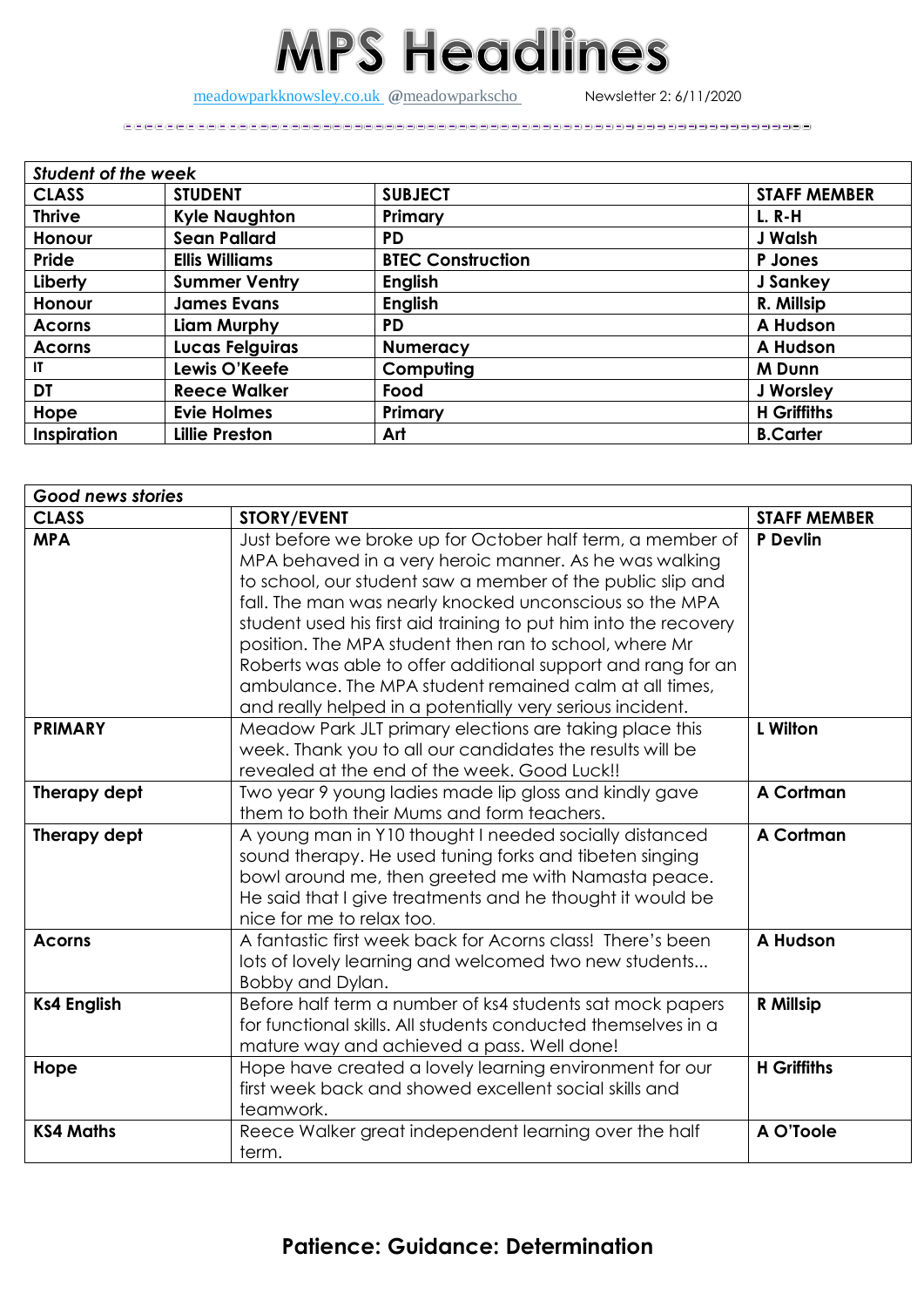## **MPS Headlines**

## [meadowparkknowsley.co.uk](https://t.co/znDDto23ds) @[meadowparkscho](https://twitter.com/meadowparkscho) Newsletter 2: 6/11/2020



**Patience: Guidance: Determination**